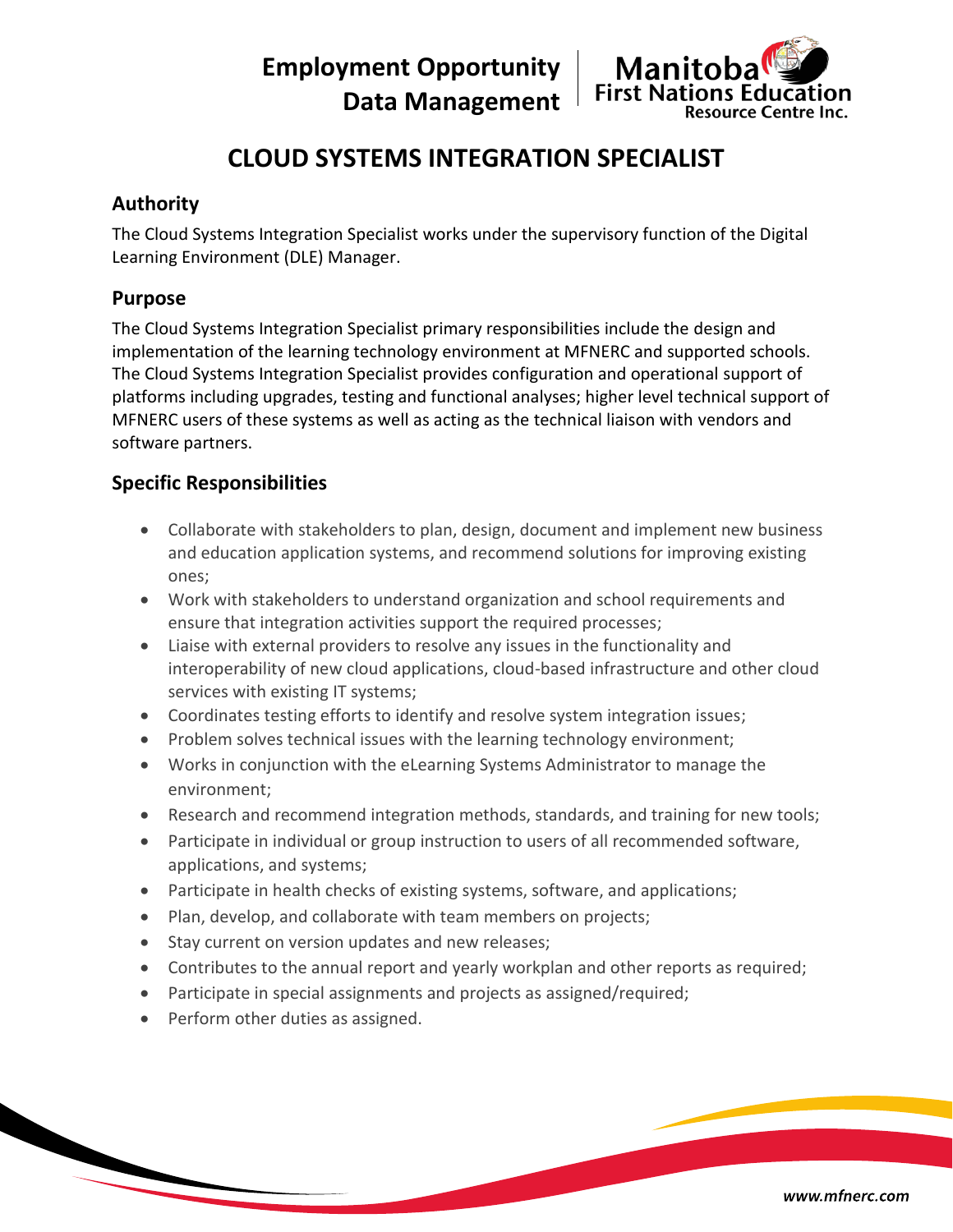## **Qualifications**

#### **Education & Experience**

- Bachelor of Computer Science or Business Information Technology diploma, or equivalent;
- Experience in developing, deploying and maintaining integration solutions
- Experience with cloud-based administrative tools for managing users, data management, generating reports, and summary dashboards
- Experience working with learning management systems (LMS), Student information systems, SSO interfaces, and other education applications;
- Experience working in Active Directory and asset;
- Experience in SharePoint administration an asset;
- Knowledge of web design technologies, such as HTML programming, CSS, JavaScript, PHP, HTML5, and other web development tools is an asset;
- Experience with cloud based application design and architecture an asset;
- Advanced technical skills with the ability to acquire new skills and knowledge quickly and easily, proficient using various software and systems;
- Proficient in technical writing essential;
- Proficiency with Microsoft 365 administration an asset;
- Experience working with First Nations in the field of Education;
- Knowledge of Manitoba First Nations education development and reforms and socioeconomic conditions of First Nation communities;
- Excellent oral and written communication skills;
- Strong time management and organizational skills and the ability to work under pressure;
- Ability to manage and prioritize multiple tasks and meet all deadlines;
- Professional behaviours that personify a strong work ethic;
- Ability to work independently and cooperatively in an interdisciplinary team of professionals;
- Ability to speak a First Nations Languages would be considered an asset;
- Excellent interpersonal and cross-cultural skills to work in a First Nations environment;
- Valid Class 5 Driver's License;
- Satisfactory Criminal Record/Vulnerable Sector and Child Abuse Registry checks.

Interested applicants are invited to submit their resume and cover letter (please state position title applying for), along with (3) professional reference listings (including a most recent employer reference) by **4:00 p.m**. on **June 10, 2022** to:

#### **Human Resources**

**Manitoba First Nations Education Resource Centre Inc. 2-1100 Waverley Street, Winnipeg, Manitoba R3T 3X9 Email: employment@mfnerc.com | Fax: 204.942.2490**